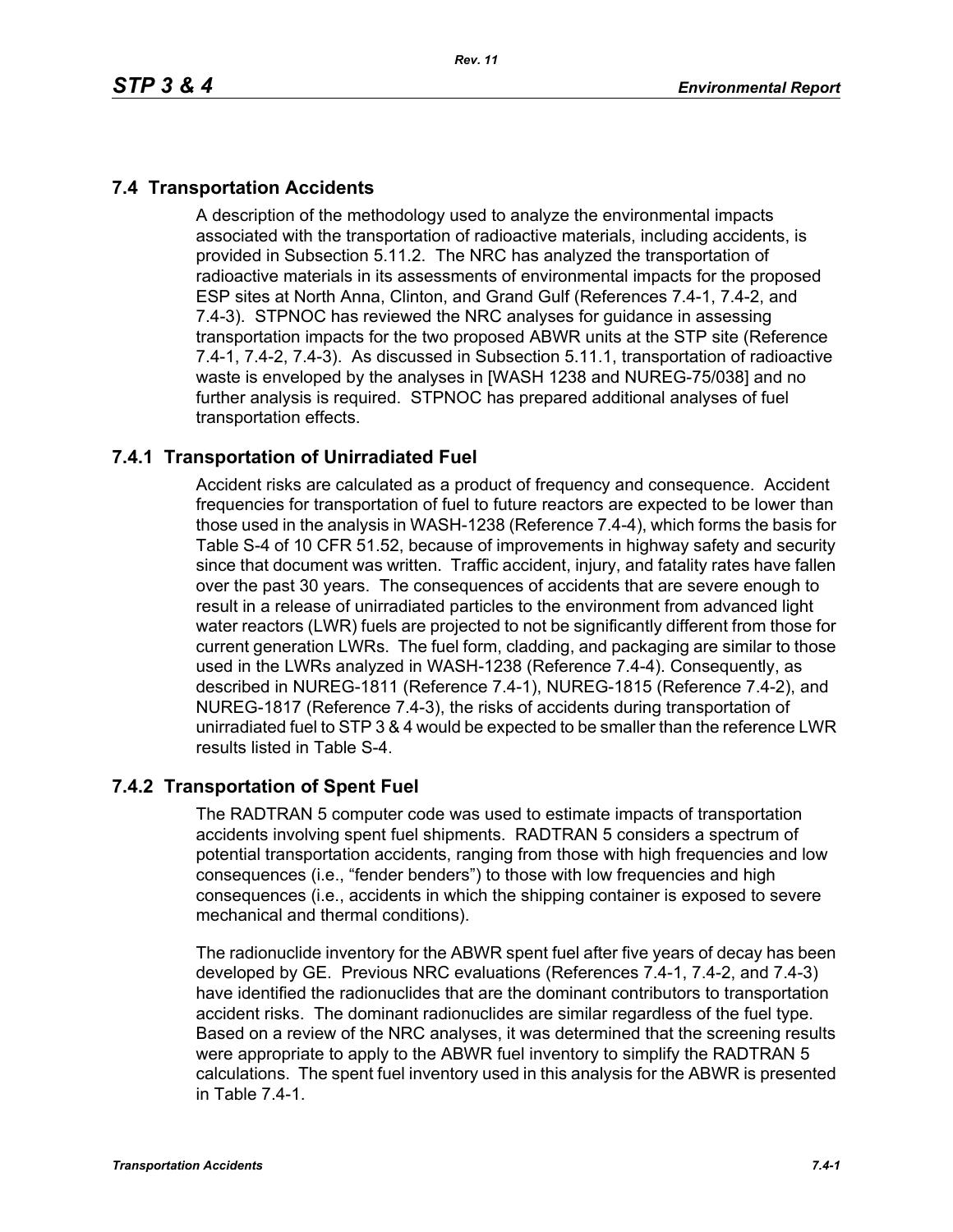Engineered shipping casks are used to transport spent fuel because of the radiation shielding and accident resistance required by 10 CFR 71, "Packaging and Transportation of Radioactive Material." Spent fuel shipping casks must be certified as Type B packaging systems, meaning they must withstand a series of severe hypothetical accidents with essentially no loss of containment or shielding capability. According to NUREG/CR-6672, Volume 1 (Reference 7.4-5), the probability of encountering accident conditions that would lead to shipping cask failure is less than 0.01% (i.e., more than 99.99% of all accidents would result in no release of radioactive material from the shipping cask). This analysis assumed that shipping casks for advanced LWR spent fuels would provide mechanical and thermal protection of the spent fuel cargo that is equivalent to that for current generation spent fuel.

The RADTRAN 5 accident risk calculations were performed using radionuclide inventories per shipment for the spent fuel from the ABWR assuming 0.5 MTU per shipment. The resulting risk estimates were multiplied by the expected annual spent fuel shipments (MTU per year) to derive estimates of the annual accident risks associated with spent fuel shipments from the ABWR. The amount of spent fuel shipped per year was assumed to be equivalent to the annual discharge quantity: 42 MTU per year for an ABWR. (This discharge quantity has not been normalized to the reference LWR. The normalized value is presented in Table 7.4-2.)

The release fractions for current generation LWR fuels were used to approximate the impacts from the advanced LWR spent fuel shipments. This assumes that the fuel materials and containment systems for the ABWR (i.e., cladding, fuel coatings) behave similarly to current LWR fuel under applied mechanical and thermal conditions.

Using RADTRAN 5, the population dose from the released radioactive material was calculated for five possible exposure pathways:

- (1) External dose from exposure to the passing cloud of radioactive material.
- (2) External dose from the radionuclides deposited on the ground by the passing plume (the radiation exposure from this pathway was included even though the area surrounding a potential accidental release would be evacuated and decontaminated, thus preventing long-term exposures from this pathway).
- (3) Internal dose from inhalation of airborne radioactive contaminants.
- (4) Internal dose from resuspension of radioactive materials that were deposited on the ground (the radiation exposures from this pathway were included even though evacuation and decontamination of the area surrounding a potential accidental release would prevent long-term exposures).
- (5) Internal dose from ingestion of contaminated food (the analysis assumed interdiction of foodstuffs and evacuation after an accident; no internal dose due to ingestion of contaminated foods was calculated).

A sixth pathway, external doses from increased radiation fields surrounding a shipping cask with damaged shielding, was considered but was not included in the analysis. It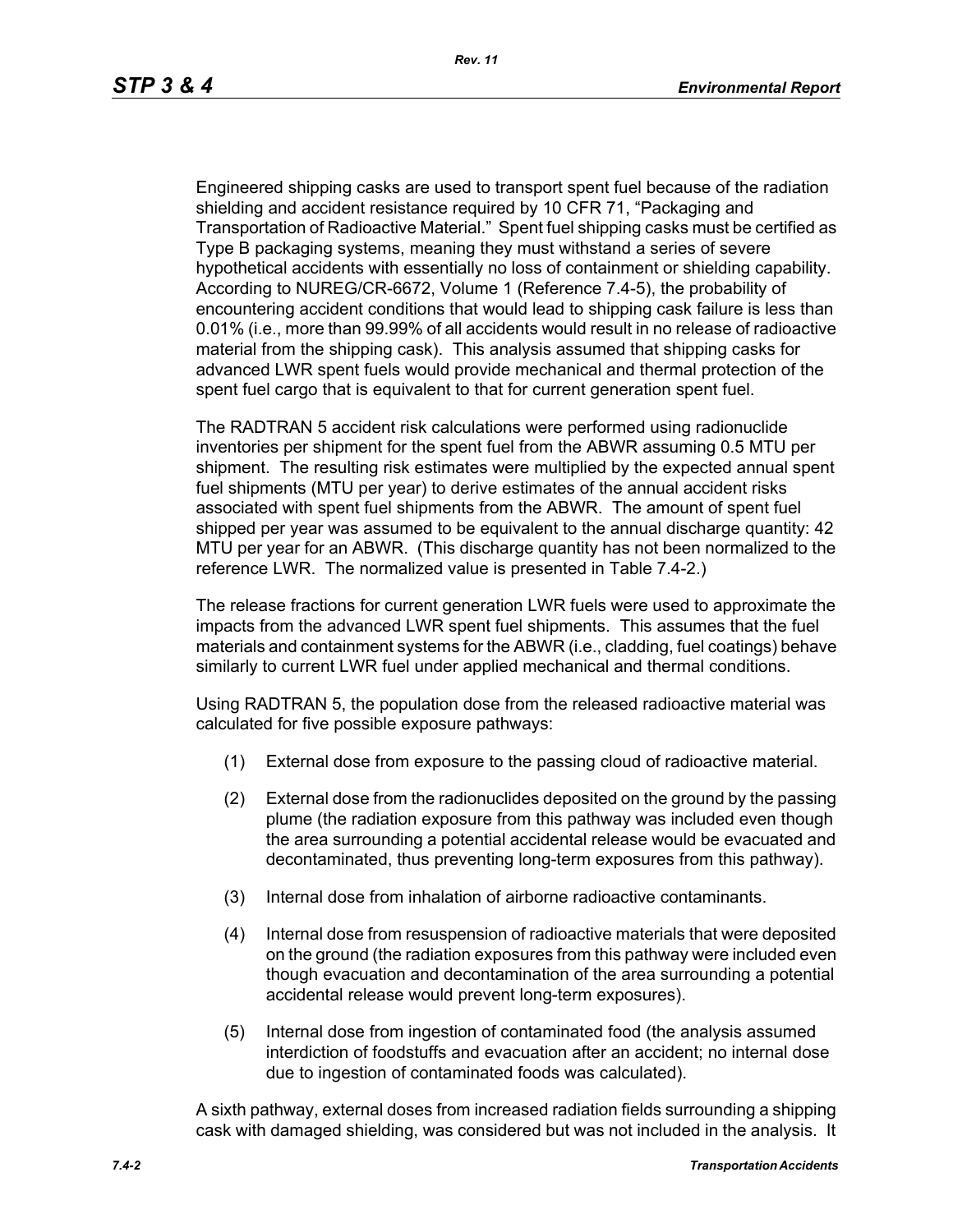is possible that shielding materials incorporated into the cask structures could become damaged as a result of an accident. However, the loss of shielding events was not included in this analysis because their contribution to spent fuel transportation risk is much smaller than the dispersal accident risks from the five pathways listed above.

In addition, calculations were performed to assess the environmental consequences of transportation accidents when shipping spent fuel from the STP site to a spent fuel repository assumed to be at Yucca Mountain, Nevada. The shipping distances and population distribution information for the route were the same as those used for the "incident-free" transportation impacts analysis.

Table 7.4-2 presents unit (per MTU) accident risks associated with transportation of spent fuel from the STP site to the proposed Yucca Mountain repository. The accident risks are provided in the form of a collective population dose (i.e., person-rem over the shipping campaign). The table also presents estimates of accident risk per reactor year normalized to the reference reactor analyzed in WASH-1238 (Reference 7.4-4). The transportation accident impacts were also calculated for the alternative sites (Allens Creek, Limestone, Malakoff, and Parish) within the region of interest.

The risk to the public from radiation exposure was estimated using the nominal probability coefficient for total detriment [730 fatal cancers, nonfatal cancers, and severe hereditary effects per  $1 \times 10^6$  person-rem from ICRP Publication 60 (Reference 7.4-6)] health effects per reference reactor year. These values are presented in Table 7.4-2. These estimated risks are quite small compared to the fatal cancers, nonfatal cancers, and severe hereditary effects that would be expected to occur annually in the same population from exposure to natural sources of radiation using the same linear, no-threshold dose response model. Therefore, there will be negligible increases in environmental risk effects as a result of accidents that may result from shipping spent fuel from the STP site to a spent fuel disposal repository.

#### **7.4.3 Conclusion**

Based on these analyses, STPNOC concludes that the overall transportation accident risks associated with spent fuel shipments from the proposed ABWR units at the STP site are SMALL. This is consistent with the NRC conclusion regarding the risks associated with transportation of spent fuel from current generation reactors presented in WASH-1238 (Reference 7.4-4) and in Table S-4 of 10 CFR 51.52.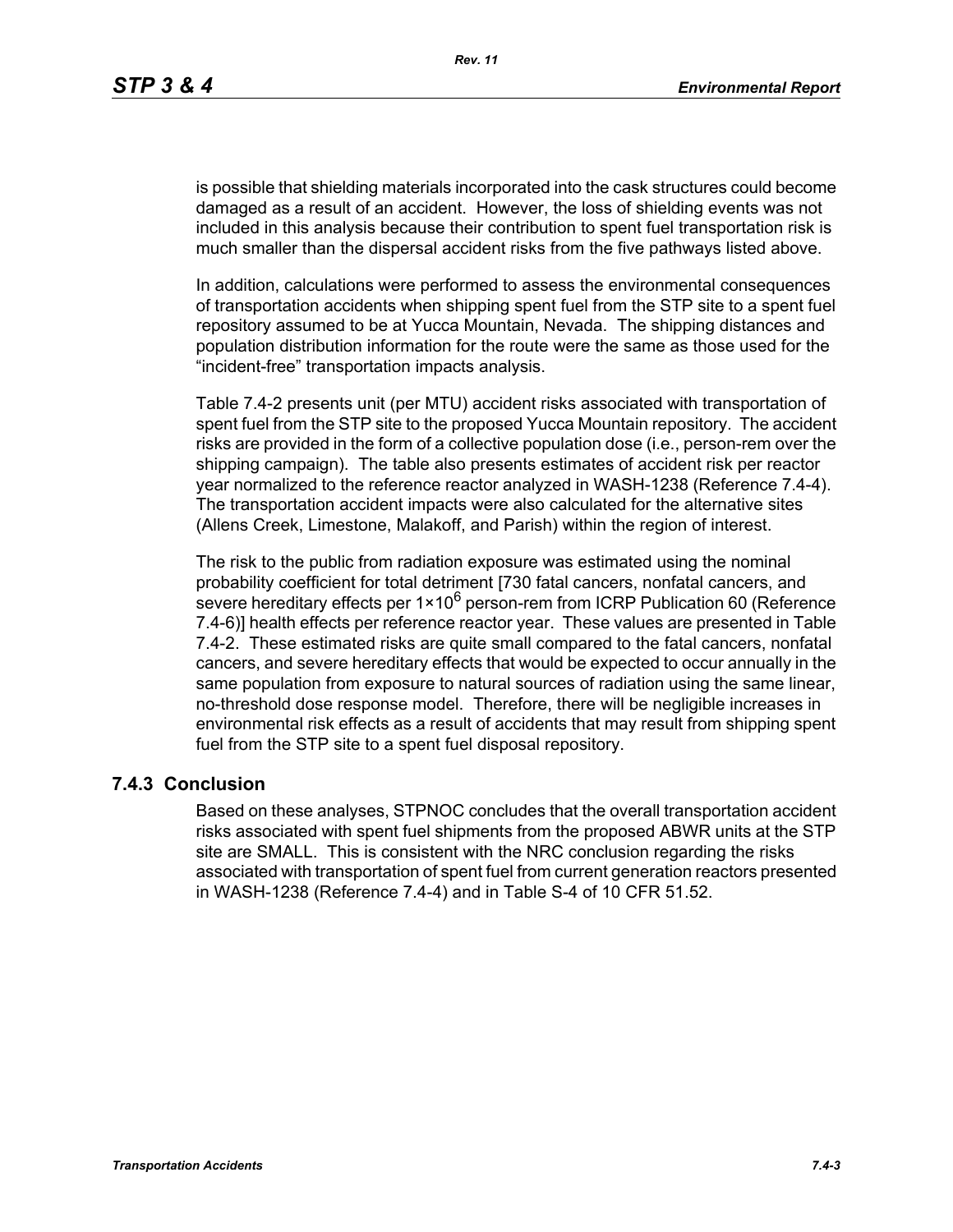### **7.4.4 References**

- 7.4-1 "Environmental Impact Statement for an Early Site Permit (ESP) at the North Anna ESP Site, NUREG-1811," December 2006.
- 7.4-2 "Environmental Impact Statement for an Early Site Permit (ESP) at the Exelon ESP Site, NUREG-1815," July 2006.
- 7.4-3 "Environmental Impact Statement for an Early Site Permit (ESP) at the Grand Gulf ESP Site, NUREG-1817," April 2006.
- 7.4-4 "Environmental Survey of Transportation of Radioactive Materials to and from Nuclear Power Plants, WASH-1238," December 1972.
- 7.4-5 "Reexamination of Spent Fuel Shipment Risk Estimates," NUREG/CR-6672, Volume 1, March 2000.
- 7.4-6 "Recommendations of the International Commission on Radiological Protection, ICRP Publication 60," ICRP (International Commission on Radiological Protection), 1991.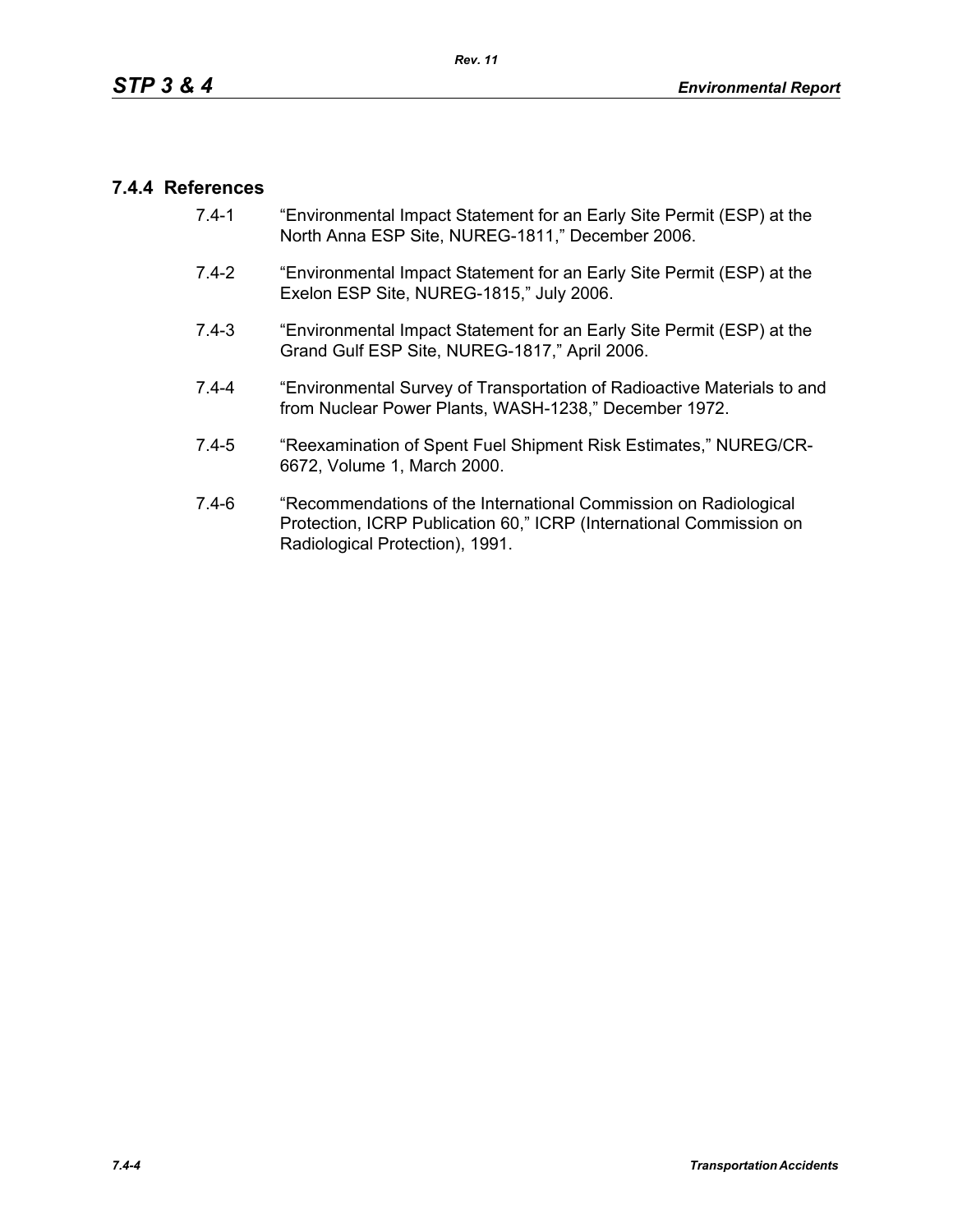|              | <b>ABWR Inventory</b> |  |
|--------------|-----------------------|--|
| Radionuclide | <b>Ci/MTU</b>         |  |
| $Co-60$      | 3630                  |  |
| Am-241       | 1440                  |  |
| Am-242m      | 33.2                  |  |
| Am-243       | 59.5                  |  |
| Ce-144       | $1.32 \times 10^{4}$  |  |
| Cm-242       | 62.2                  |  |
| Cm-243       | 61.7                  |  |
| Cm-244       | $1.35 \times 10^{4}$  |  |
| Cm-245       | 2.25                  |  |
| Cs-134       | $7.76 \times 10^4$    |  |
| Cs-137       | $1.58 \times 10^5$    |  |
| Eu-154       | $1.56 \times 10^{4}$  |  |
| Eu-155       | 8270                  |  |
| Pm-147       | $3.13 \times 10^{4}$  |  |
| Pu-238       | $1.09 \times 10^{4}$  |  |
| Pu-239       | 427                   |  |
| Pu-240       | 852                   |  |
| Pu-241       | $1.35 \times 10^5$    |  |
| Pu-242       | 3.19                  |  |
| Ru-106       | $2.29 \times 10^{4}$  |  |
| Sb-125       | 7,170                 |  |
| <b>Sr-90</b> | $1.06 \times 10^5$    |  |
| $Y-90$       | $1.06 \times 10^5$    |  |

#### **Table 7.4-1 Radionuclide Inventory Used in Transportation Accident Risk Calculations for the ABWR**

Ci/MTU = curies per metric ton uranium